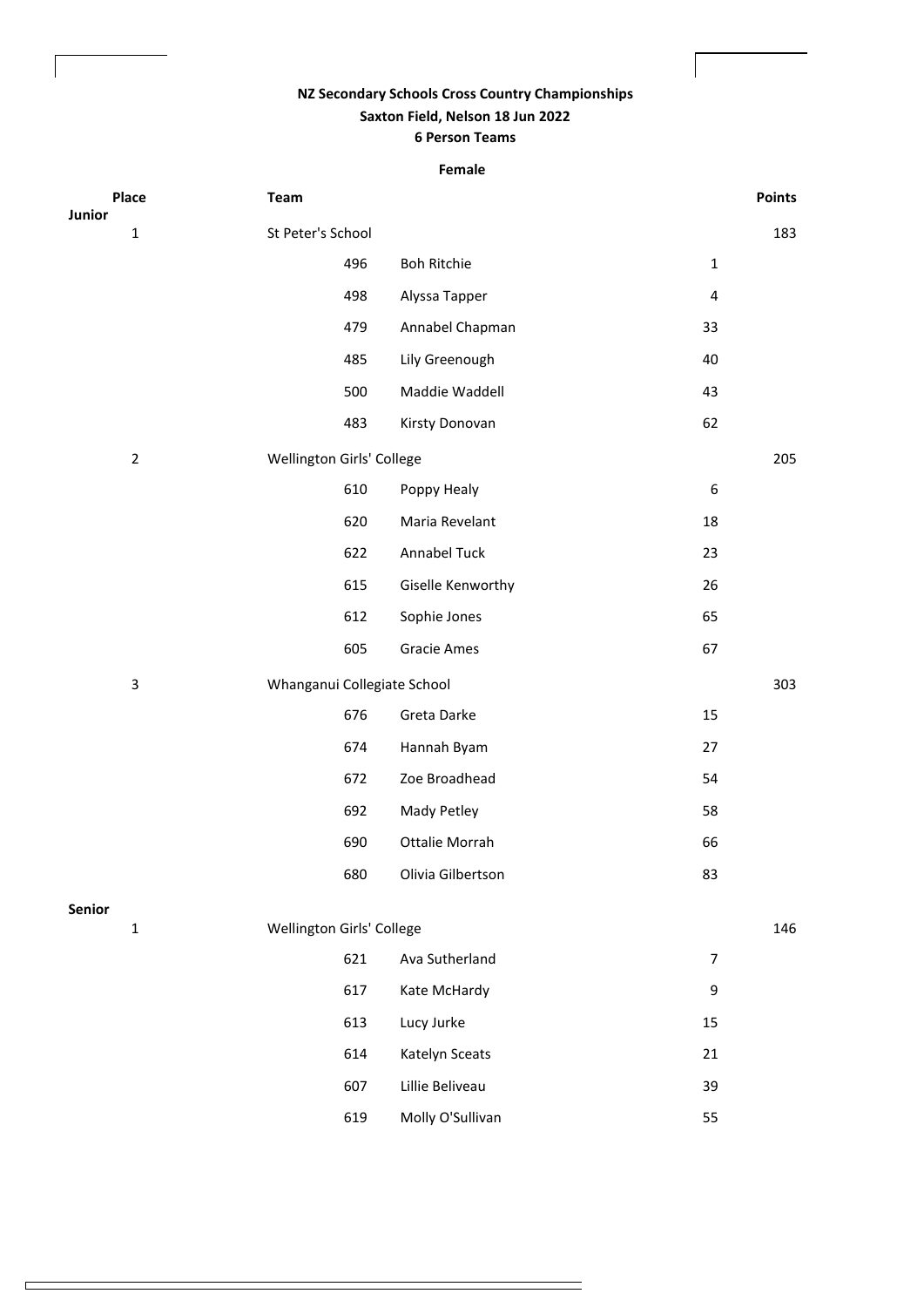| $\overline{2}$ | Whanganui Collegiate School |     |                        |    | 243 |
|----------------|-----------------------------|-----|------------------------|----|-----|
|                |                             | 687 | Amy McHardy            | 3  |     |
|                |                             | 671 | Louise Brabyn          | 6  |     |
|                |                             | 678 | <b>Harriet Douglas</b> | 36 |     |
|                |                             | 688 | Rosa Meyer             | 47 |     |
|                |                             | 670 | Pascale Bowie          | 69 |     |
|                |                             | 689 | Lucy Monckton          | 82 |     |
| 3              | Diocesan School for Girls   |     |                        |    | 385 |
|                |                             | 99  | Amelia Green           | 25 |     |
|                |                             | 105 | Anei Todd              | 42 |     |
|                |                             | 103 | Lucy Russ              | 45 |     |
|                |                             | 98  | Jessica Finnegan       | 80 |     |
|                |                             | 101 | <b>Juliet Harland</b>  | 96 |     |
|                |                             | 703 | Eve Finlayson          | 97 |     |
| 4              | St Peter's School           |     |                        |    | 419 |
|                |                             | 501 | <b>Brooke Weir</b>     | 31 |     |
|                |                             | 489 | Jess Jennings          | 48 |     |
|                |                             | 502 | Grace Wisnewski        | 71 |     |
|                |                             | 478 | Georgie Rose Boyd      | 84 |     |
|                |                             | 490 | Maddi Judkins          | 86 |     |
|                |                             | 495 | <b>Emily Raath</b>     | 99 |     |
|                |                             |     |                        |    |     |

## **Male**

|        | Place          | Team                      |                           |                 |        | <b>Points</b> |  |
|--------|----------------|---------------------------|---------------------------|-----------------|--------|---------------|--|
| Junior |                |                           |                           |                 |        |               |  |
| 1      |                |                           | Westlake Boys High School |                 |        |               |  |
|        |                |                           | 664                       | Alfie Steedman  | 1      |               |  |
|        |                |                           | 665                       | Max Tuttle      | 5      |               |  |
|        |                |                           | 657                       | Jamie Maunder   | 9      |               |  |
|        |                |                           | 658                       | Charley Mueller | 33     |               |  |
|        |                |                           | 632                       | Keegan Burgess  | 49     |               |  |
|        |                |                           | 645                       | Josh Glackin    | 54     |               |  |
|        | $\overline{2}$ | <b>Wellington College</b> |                           |                 |        | 198           |  |
|        |                |                           | 593                       | Joe Martin      | $10\,$ |               |  |
|        |                |                           | 586                       | Ollie Harland   | 25     |               |  |
|        |                |                           | 597                       | Liam Shearer    | 27     |               |  |
|        |                |                           | 576                       | Adam Baker      | 37     |               |  |
|        |                |                           | 580                       | James Ellwood   | 43     |               |  |
|        |                |                           | 583                       | Sam Gordon      | 56     |               |  |
|        |                |                           |                           |                 |        |               |  |

 $\Box$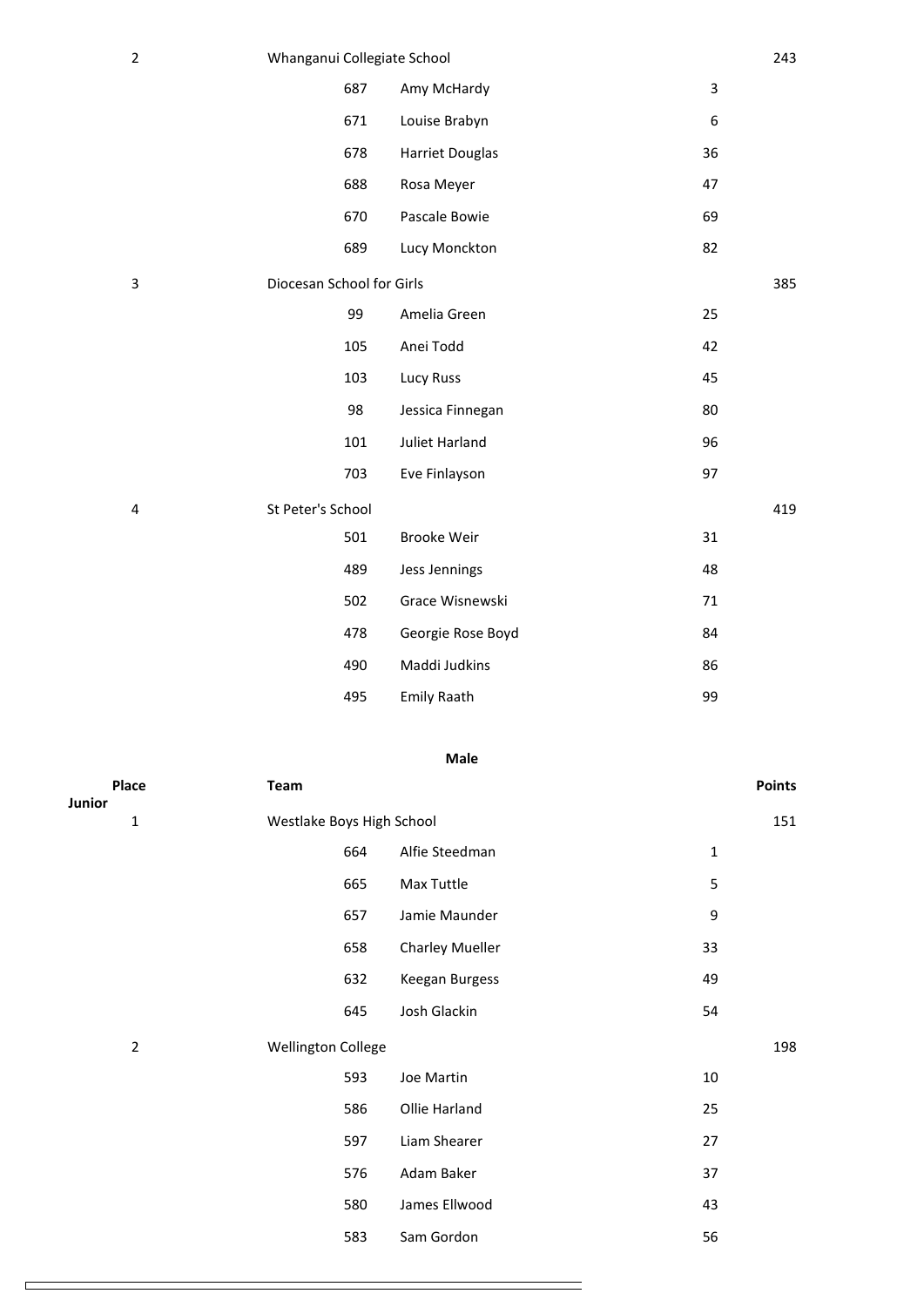| 3 | Sacred Heart College (Auckland) |                         |                | 269 |
|---|---------------------------------|-------------------------|----------------|-----|
|   | 375                             | Vin O'Connell           | 29             |     |
|   | 384                             | Charlie Richardson      | 31             |     |
|   | 386                             | <b>Blake Taylor</b>     | 35             |     |
|   | 366                             | George Fraser           | 41             |     |
|   | 383                             | Kaleb Rawiri            | 61             |     |
|   | 378                             | Oliver Palmer           | 72             |     |
| 4 | Christchurch Boys High School   |                         |                | 316 |
|   | 84                              | Cooper Wightman         | 6              |     |
|   | 66                              | Max Aldridge            | 16             |     |
|   | 83                              | Mark Weir               | 45             |     |
|   | 68                              | Joel Allott             | 52             |     |
|   | 81                              | Zavier Toaolamai-Holden | 97             |     |
|   | 69                              | William Allott          | 100            |     |
| 5 | New Plymouth Boys High School   |                         |                | 323 |
|   | 251                             | Felix Field             | 26             |     |
|   | 246                             | Zavier Brown            | 39             |     |
|   | 255                             | <b>Asher Hales</b>      | 51             |     |
|   | 266                             | <b>Stirling Monk</b>    | 63             |     |
|   | 273                             | Keegan Yates            | 68             |     |
|   | 263                             | Oliver Marsh            | 76             |     |
| 6 | <b>Auckland Grammar School</b>  |                         |                | 346 |
|   | 21                              | Caleb Wagener           | $\overline{2}$ |     |
|   | 22                              | Alexander Wilkins       | 15             |     |
|   | 19                              | Solomon Randerson       | 53             |     |
|   | 8                               | Koby Clarkson           | 65             |     |
|   | 15                              | Theo Jolly              | 103            |     |
|   | 24                              | Ashton Young            | 108            |     |
| 7 | Timaru Boys' High School        |                         |                | 483 |
|   | 543                             | Payo O'Sullivan         | 30             |     |
|   | 534                             | Ben Allan               | 85             |     |
|   | 539                             | Johnson Cleland         | 88             |     |
|   | 536                             | Ryan Bell               | 91             |     |
|   | 537                             | Mac Brown               | 94             |     |
|   | 544                             | Jonty Porter            | 95             |     |
|   |                                 |                         |                |     |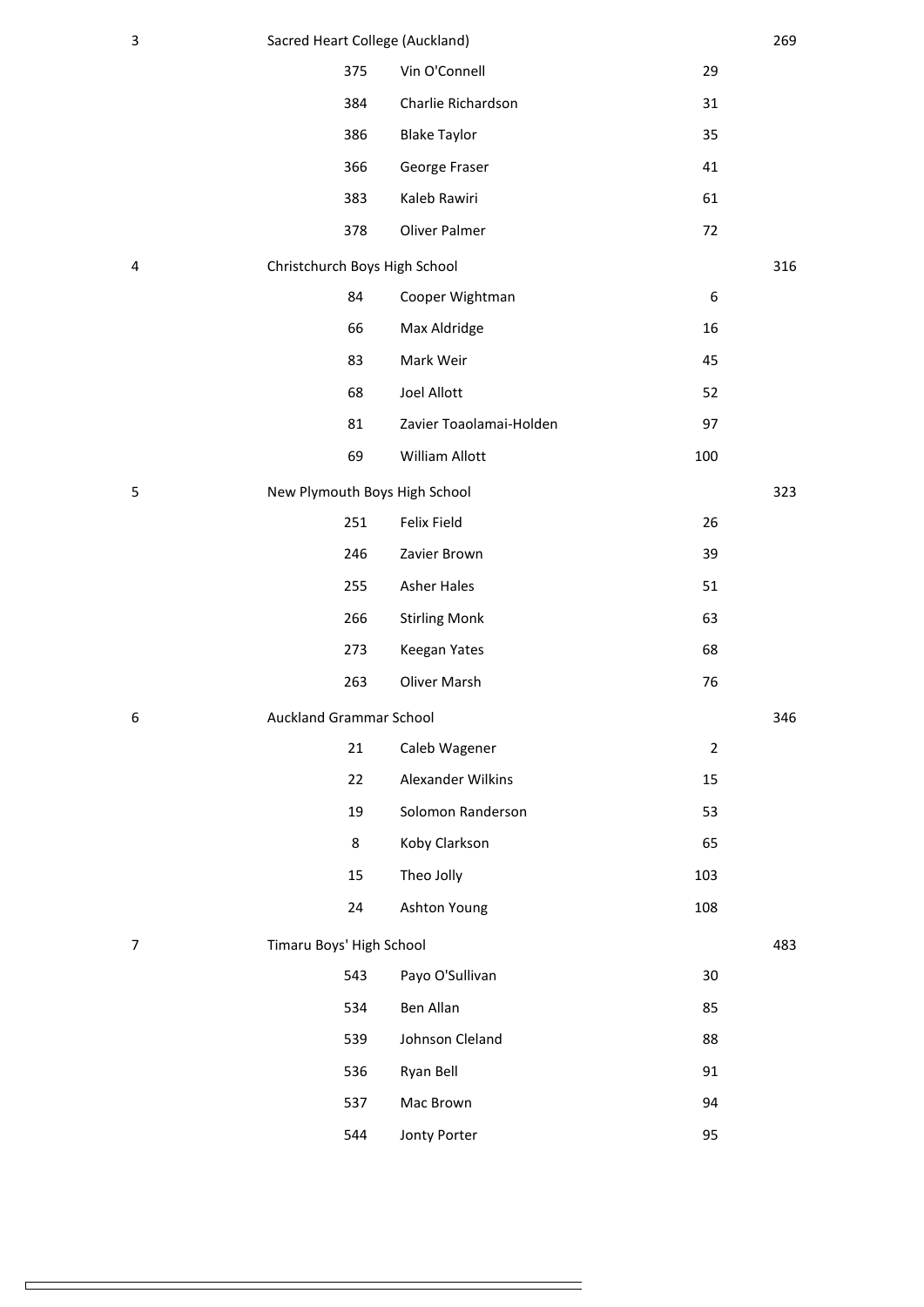| $\mathbf{1}$   | Westlake Boys High School       |                    |                         | 114 |
|----------------|---------------------------------|--------------------|-------------------------|-----|
|                | 667                             | Leo Wright         | 9                       |     |
|                | 643                             | Lorenzo Ferguson   | 12                      |     |
|                | 663                             | Connor Smith       | 13                      |     |
|                | 647                             | Leo Hobson         | 15                      |     |
|                | 662                             | Aiden Schuin       | 27                      |     |
|                | 626                             | Henry Barr         | 38                      |     |
| $\overline{2}$ | <b>Wellington College</b>       |                    |                         | 115 |
|                | 584                             | George Gray        | $\overline{2}$          |     |
|                | 582                             | Liam Galt          | $\overline{\mathbf{4}}$ |     |
|                | 588                             | Logan Hopfler      | 8                       |     |
|                | 579                             | Silas Campbell     | 19                      |     |
|                | 589                             | Tom Hughson        | 32                      |     |
|                | 595                             | Tom Pescini        | 50                      |     |
| 3              | Tauranga Boys' College          |                    |                         | 232 |
|                | 519                             | Cameron Fitzjohn   | 14                      |     |
|                | 522                             | Caleb Litolff      | 20                      |     |
|                | 525                             | Stefan Pendergrast | 25                      |     |
|                | 515                             | Daniel Barback     | 52                      |     |
|                | 530                             | Dane Wooster       | 55                      |     |
|                | 518                             | Luca Dohnt         | 66                      |     |
| 4              | New Plymouth Boys High School   |                    |                         | 270 |
|                | 249                             | Cooper Ferguson    | 3                       |     |
|                | 264                             | Jack Mason         | 23                      |     |
|                | 250                             | Miller Ferguson    | 26                      |     |
|                | 268                             | Charlie Poulgrain  | 59                      |     |
|                | 258                             | <b>Riley Hope</b>  | 78                      |     |
|                | 269                             | Malachi Puckeridge | 81                      |     |
| 5              | Sacred Heart College (Auckland) |                    |                         | 351 |
|                | 372                             | Henry Moore        | 30                      |     |
|                | 380                             | Cormac Pepper      | 48                      |     |
|                | 370                             | Vin Marsden        | 64                      |     |
|                | 371                             | Rocco McMahon      | 68                      |     |
|                | 367                             | Luca George        | 70                      |     |
|                | 361                             | Ryder Brownrigg    | $71\,$                  |     |
|                |                                 |                    |                         |     |

 $\Box$ 

**Year Nine**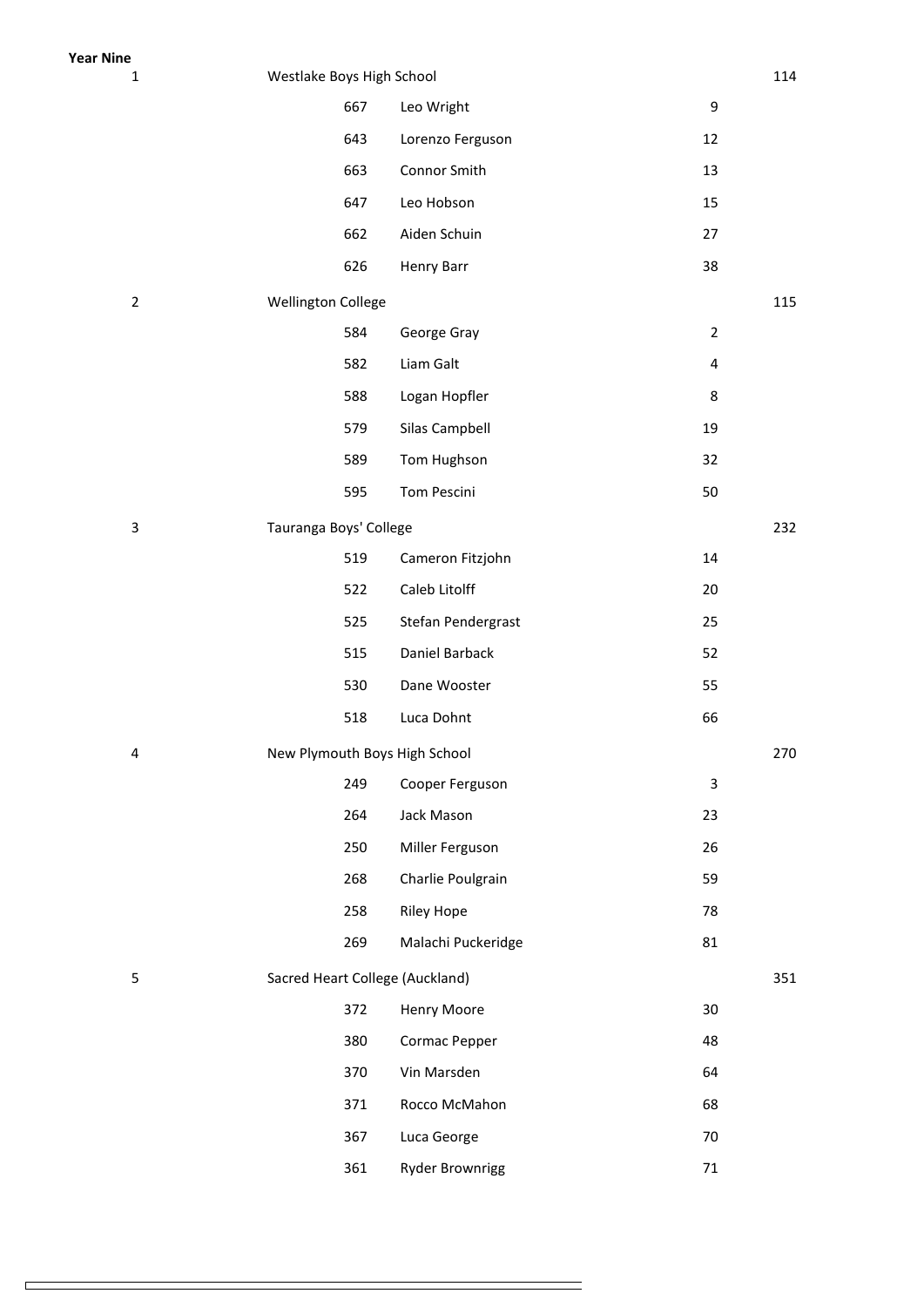|        | 6              | St Patrick's College (Silverstream) |     |                       |             | 429 |
|--------|----------------|-------------------------------------|-----|-----------------------|-------------|-----|
|        |                |                                     | 452 | Joshua Lamb           | 56          |     |
|        |                |                                     | 453 | William Lemon         | 58          |     |
|        |                |                                     | 445 | Albie Betteridge      | 63          |     |
|        |                |                                     | 444 | Oliver Bargh          | 82          |     |
|        |                |                                     | 447 | Callum Byrne          | 84          |     |
|        |                |                                     | 461 | John-Pallid Tufue     | 86          |     |
| Senior |                |                                     |     |                       |             |     |
|        | $\mathbf{1}$   | Westlake Boys High School           |     |                       |             | 153 |
|        |                |                                     | 656 | Cameron Maunder       | $\mathsf 3$ |     |
|        |                |                                     | 641 | <b>Nick Davies</b>    | 14          |     |
|        |                |                                     | 633 | Etienne Calonne       | 26          |     |
|        |                |                                     | 637 | Jett Curteis          | 32          |     |
|        |                |                                     | 655 | Roman Matson          | 37          |     |
|        |                |                                     | 653 | Harrison Loretz       | 41          |     |
|        | $\overline{2}$ | Whanganui Collegiate School         |     |                       |             | 256 |
|        |                |                                     | 694 | Daniel Sinclair       | 4           |     |
|        |                |                                     | 675 | Toby Caro             | 19          |     |
|        |                |                                     | 681 | James Hercus          | 29          |     |
|        |                |                                     | 682 | <b>Elliot Jones</b>   | 64          |     |
|        |                |                                     | 683 | Oliver Jones          | 66          |     |
|        |                |                                     | 693 | Jonah Seeds           | 74          |     |
|        | 3              | New Plymouth Boys High School       |     |                       |             | 339 |
|        |                |                                     | 245 | Jackson Bigwood       | 27          |     |
|        |                |                                     | 248 | Nick Dobbie           | 44          |     |
|        |                |                                     | 260 | <b>Brock Ironside</b> | 54          |     |
|        |                |                                     | 271 | Mathias Strohmeier    | 59          |     |
|        |                |                                     | 254 | Sam Gregory           | 70          |     |
|        |                |                                     | 272 | Josh Thorburn         | 85          |     |
|        | 4              | Wellington College                  |     |                       |             | 339 |
|        |                |                                     | 581 | Luca Evett            | 17          |     |
|        |                |                                     | 711 | Ben Brunner           | 24          |     |
|        |                |                                     | 591 | Guy Lees              | 33          |     |
|        |                |                                     | 599 | Thomas White          | 47          |     |
|        |                |                                     | 590 | Henry Isac            | 71          |     |
|        |                |                                     | 585 | Theo Hardy            | 147         |     |
|        |                |                                     |     |                       |             |     |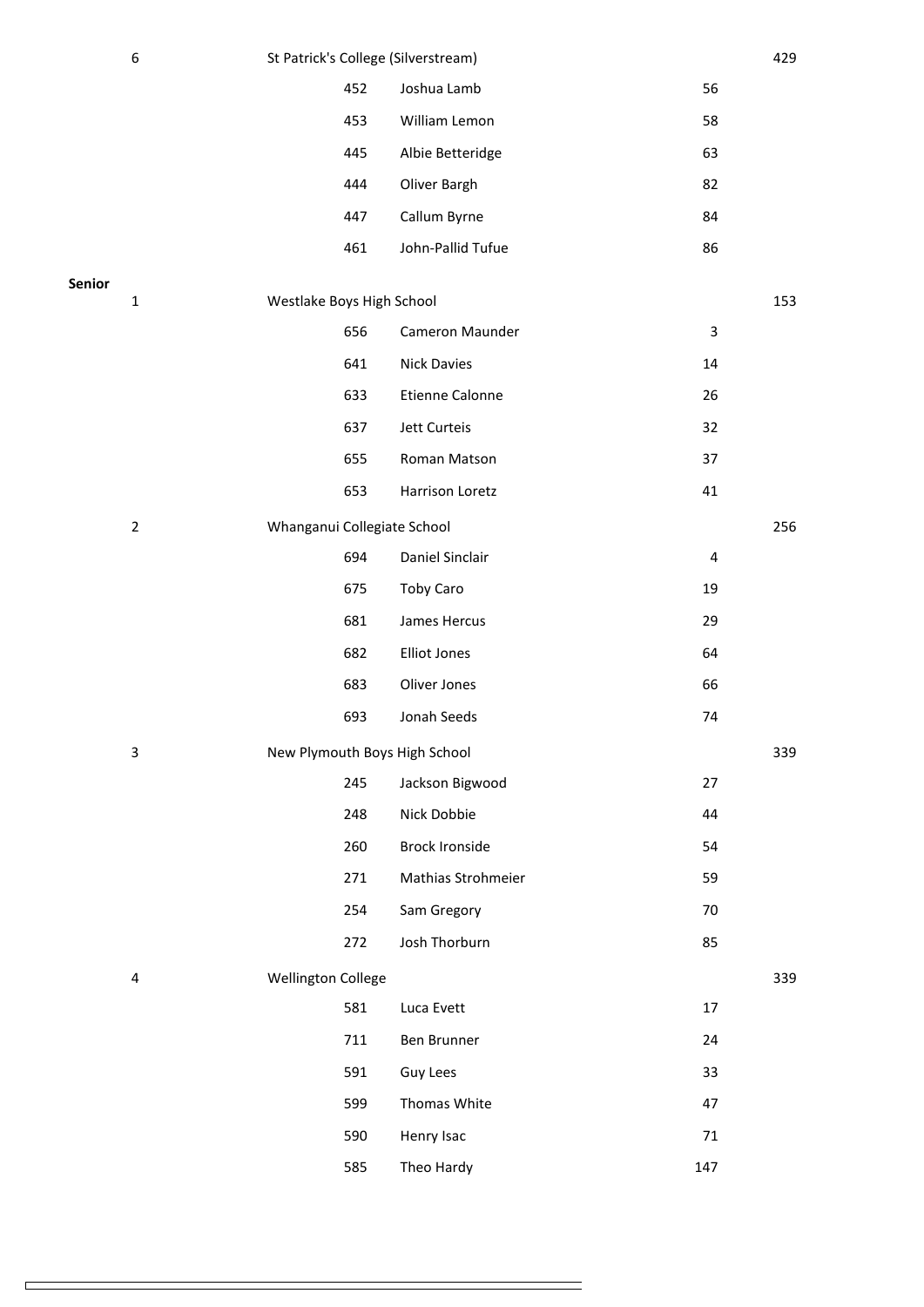| 5              | <b>Macleans College</b>         |                       |                | 391 |
|----------------|---------------------------------|-----------------------|----------------|-----|
|                | 177                             | Christian De Vaal     | $\mathbf 1$    |     |
|                | 175                             | Ronan Codyre          | 5              |     |
|                | 179                             | Finn Harrison         | 25             |     |
|                | 183                             | Logan Marshall        | 84             |     |
|                | 189                             | Ishaan Silva          | 123            |     |
|                | 186                             | Jake Pirret-Buik      | 153            |     |
| 6              | Havelock North High School      |                       |                | 442 |
|                | 146                             | Karsen Vesty          | $\overline{7}$ |     |
|                | 142                             | Lorcan Rabbitte       | 20             |     |
|                | 141                             | Tayne Patel           | 21             |     |
|                | 147                             | Alex West             | 112            |     |
|                | 143                             | Owen Reid             | 126            |     |
|                | 135                             | Luis Douglas          | 156            |     |
| $\overline{7}$ | Christchurch Boys High School   |                       |                | 448 |
|                | 77                              | Tram O'Callaghan      | 34             |     |
|                | 75                              | Josh Loose            | 46             |     |
|                | 71                              | <b>Phonse Carroll</b> | 68             |     |
|                | 76                              | Will McMeeken         | 78             |     |
|                | 82                              | Josh Tonga            | 82             |     |
|                | 79                              | William Saunders      | 140            |     |
| 8              | Sacred Heart College (Auckland) |                       |                | 493 |
|                | 377                             | Zach O'Dywer          | 10             |     |
|                | 368                             | Leo Hilton            | 76             |     |
|                | 379                             | Ryan Peck             | 80             |     |
|                | 365                             | Matthew Foley         | 98             |     |
|                | 364                             | Thomas Dufty          | 111            |     |
|                | 381                             | Isaac Qereqeretabua   | 118            |     |
| 9              | <b>Auckland Grammar School</b>  |                       |                | 563 |
|                | 17                              | Jamie Mora            | 15             |     |
|                | 13                              | Robert Fitzpatrick    | 55             |     |
|                | 18                              | Jesse Park            | 104            |     |
|                | 11                              | Jack Dransfield       | 116            |     |
|                | 12                              | Eashwar Elavarasu     | 136            |     |
|                | 9                               | Jienshuo Cook         | 137            |     |